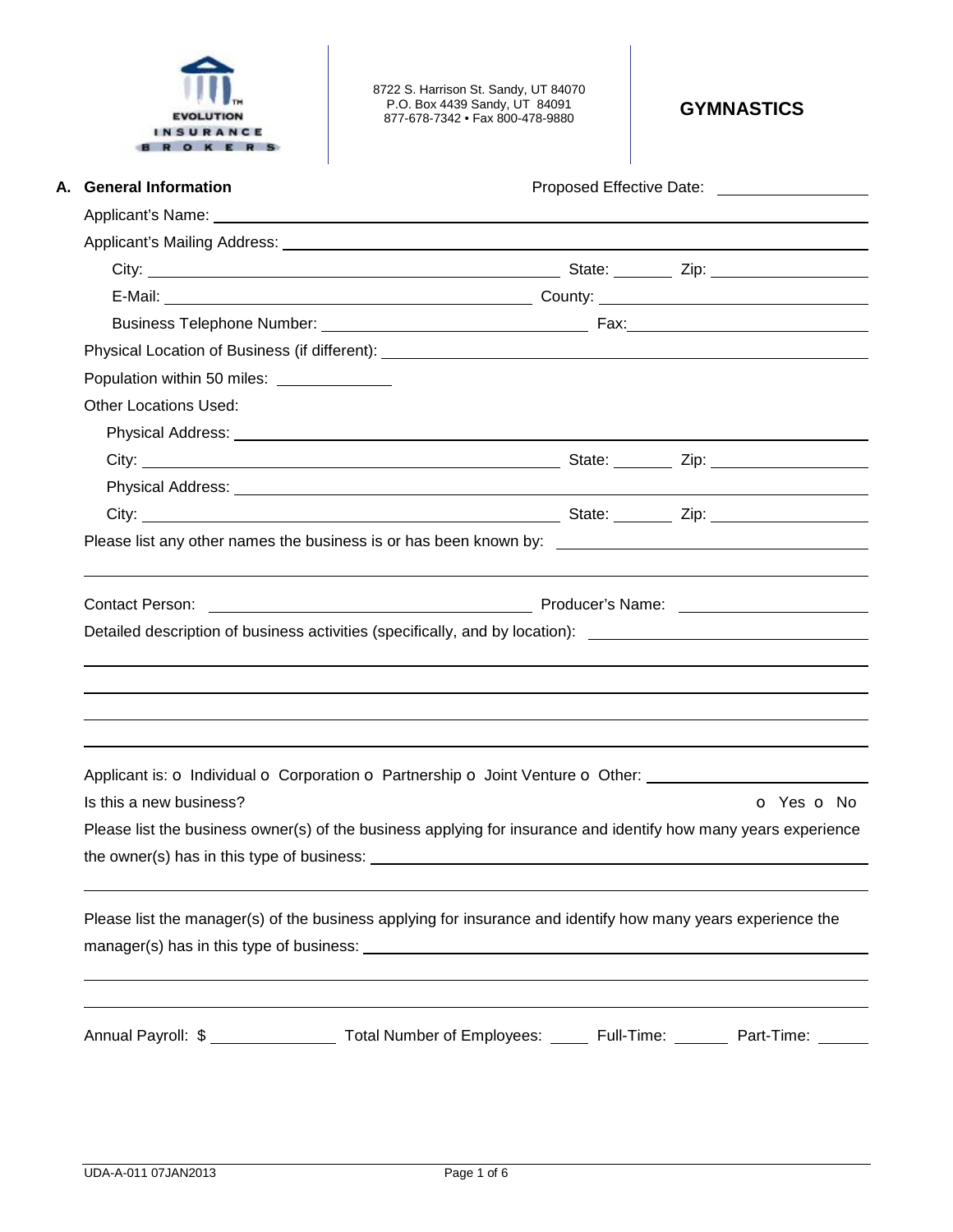Please describe the business's drug policy and what the procedure is when an applicant or employee fails a drug

test:

| services?<br>If yes, please tell us: | Does your company have within its staff of employees, a position whose job description deals with product<br>liability, loss control, safety inspections, engineering, consulting, or other professional consultation advisory<br>O Yes O No |
|--------------------------------------|----------------------------------------------------------------------------------------------------------------------------------------------------------------------------------------------------------------------------------------------|
|                                      | Employee Name: The contract of the contract of the contract of the contract of the contract of the contract of the contract of the contract of the contract of the contract of the contract of the contract of the contract of               |
| E-Mail: ____________                 | Business Telephone No.:                                                                                                                                                                                                                      |
|                                      |                                                                                                                                                                                                                                              |
|                                      | Employee's Responsibilities: Weblater and the control of the control of the control of the control of the control of the control of the control of the control of the control of the control of the control of the control of                |
| <b>Insurance History</b>             |                                                                                                                                                                                                                                              |

### **B. Insurance History**

Who is your current insurance carrier (or your last if no current provider)? \_\_\_

Provide name(s) for all insurance companies that have provided Applicant insurance for the last three years:

|                        | Coverage: | Coverage: | Coverage: |
|------------------------|-----------|-----------|-----------|
| Company Name           |           |           |           |
| <b>Expiration Date</b> |           |           |           |
| <b>Annual Premium</b>  | S         | ۰D        | J         |

Has the Applicant or any predecessor ever had a claim? The Contract of Monocomusic Contract of No. The Contract O

Attach a five year loss/claims history, including details. (REQUIRED)

Have you had any incident, event, occurrence, loss, or Wrongful Act which might give rise to a Claim covered by this Policy, prior to the inception of this Policy? **o Yes o No** Yes **o** No

If yes, please explain:

 

If yes, please explain:

Has the Applicant, or anyone on the Applicant's behalf, attempted to place this risk in standard markets?

o Yes o No

If the standard markets are declining placement, please explain why: \_\_\_\_\_\_\_\_\_\_\_\_\_\_\_\_\_\_

#### **C. Other Insurance**

Please provide the following information for all other business-related insurance the Applicant currently carries.

| Coverage Type          |  |    |
|------------------------|--|----|
| <b>Company Name</b>    |  |    |
| <b>Expiration Date</b> |  |    |
| Annual Premium   \$    |  | ۰D |

# **D. Desired Insurance**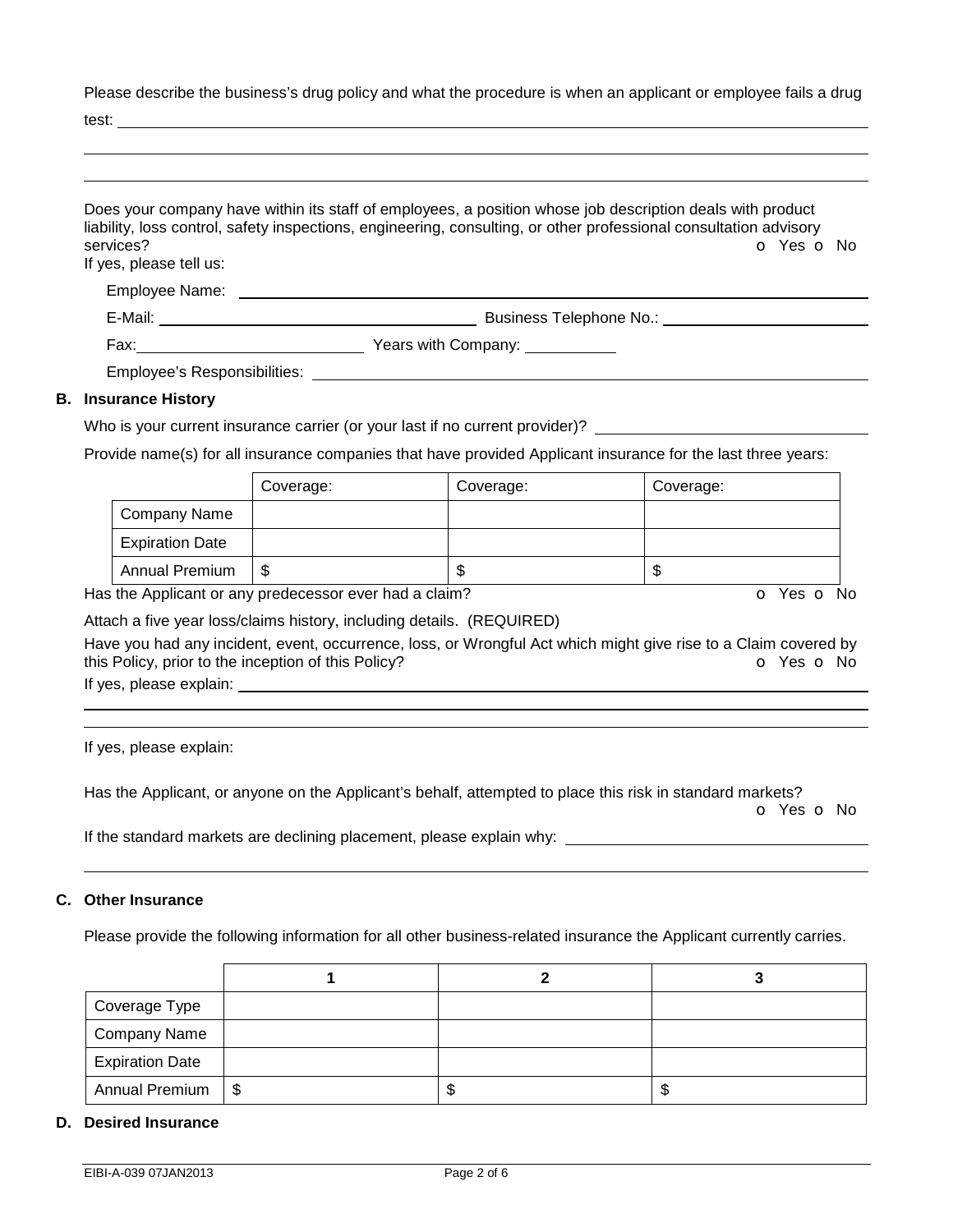| Per Act/Aggregate | OR | Per Person/Per Act/Aggregate |
|-------------------|----|------------------------------|
|-------------------|----|------------------------------|

| $\mathbf o$ | \$50,000/\$100,000    | O           | \$25,000/\$50,000/\$100,000     |
|-------------|-----------------------|-------------|---------------------------------|
| $\circ$     | \$150,000/\$300,000   | O           | \$75,000/\$150,000/\$300,000    |
| $\circ$     | \$250,000/\$1,000,000 | $\mathbf o$ | \$100,000/\$250,000/\$1,000,000 |
| $\circ$     | \$500,000/\$1,000,000 | $\mathbf o$ | \$250,000/\$500,000/\$1,000,000 |
| $\mathbf o$ | Other:                | O           | Other:                          |

**Self-Insured Retention (SIR):**  $\circ$  **\$1,000 (Minimum)**  $\circ$  **\$1,500**  $\circ$  **\$2,500**  $\circ$  **\$5,000**  $\circ$  **\$10,000** 

# **E. Business Activities**

- 1. Length of season:
- 2. Does the Applicant engage in any other business operations? **O** Yes **o** No

3. Check all apparatus and training tools available at your Gymnasium:

| <b>ITEM</b>                      | <b>QUANTITY</b> | <b>ITEM</b>                       | <b>QUANTITY</b> |
|----------------------------------|-----------------|-----------------------------------|-----------------|
| <b>o</b> Spring/foam floor       |                 | <b>o</b> Solid Foam training pit  |                 |
| O Loose foam training pit        |                 | Trapeze<br>O                      |                 |
| <b>O</b> Overhead mounted        |                 | Still rings<br>$\circ$            |                 |
| spotting belt                    |                 |                                   |                 |
| <b>o</b> Vaulting horse vaulting |                 | <b>O</b> Pommel horse             |                 |
| <b>o</b> Uneven parallel bars    |                 | Balance beam<br>$\Omega$          |                 |
| <b>o</b> Horizontal bar          |                 | <b>o</b> Trampoline               |                 |
| <b>o</b> Mini trampoline         |                 | Double mini trampoline<br>$\circ$ |                 |
| <b>O</b> Tumble Track            |                 |                                   |                 |

4. List all other activities taking place at this location, and the annual number of students:

| <b>ACTIVITY</b>          | <b>NUMBER</b>   | <b>ACTIVITY</b>          | <b>NUMBER OF</b> |
|--------------------------|-----------------|--------------------------|------------------|
|                          | <b>OF</b>       |                          | <b>STUDENTS</b>  |
|                          | <b>STUDENTS</b> |                          |                  |
| <b>Martial Arts</b><br>O |                 | Dance<br>$\Omega$        |                  |
| Aerobics<br>O            |                 | <b>o</b> Weight training |                  |
| Swimming<br>$\mathbf{o}$ |                 | O Other (please specify) |                  |

### **F. Premises/Location**

- 1. Please include any information that adequately describes your premises, i.e. photos, brochures, and a diagram of the premises.
- 2. List all parties with an interest in premises:

| Address: | <u> 1980 - Andrea Andrew Maria (h. 1980).</u> |  |
|----------|-----------------------------------------------|--|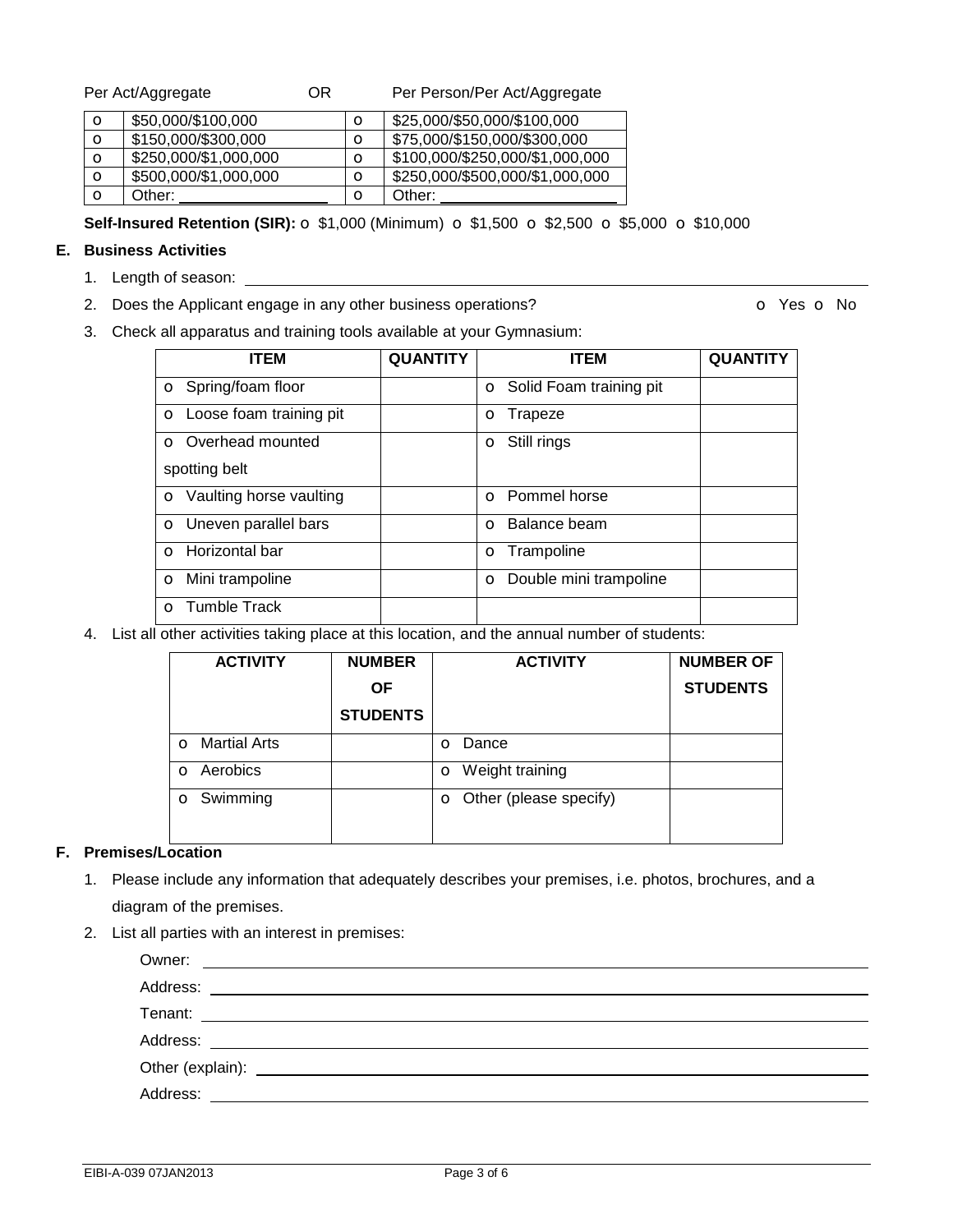- 3. Is the gymnasium practice area secure from use by any other persons than coaches or trainees under supervision during regular operating hours? **o** Yes **o** No
- 4. Number of square feet:
- 5. Number of enrollees annually:
- 6. Equipment:

| <b>YES</b> | <b>NO</b> | N/A     |                                                                                            |
|------------|-----------|---------|--------------------------------------------------------------------------------------------|
| $\circ$    | O         | $\circ$ | Is each apparatus inspected by a trained teacher or coach prior to practice or competition |
|            |           |         | to assure that it is performance-ready?                                                    |
| $\Omega$   | O         | $\circ$ | Do you follow equipment manufacturer's recommendations for: Installation                   |
| $\circ$    | O         | $\circ$ | Do you follow equipment manufacturer's recommendations for: maintenance/inspection         |
| $\circ$    | O         | $\circ$ | Do you follow equipment manufacturer's recommendations for: posting of warning labels      |
| $\circ$    | O         | $\circ$ | Does the specific use and condition of your mats meet USGF and manufacturer's              |
|            |           |         | specifications?                                                                            |

# 7. Risk Management:

| <b>YES</b> | <b>NO</b> | N/A     |                                                                                                                                                                                     |
|------------|-----------|---------|-------------------------------------------------------------------------------------------------------------------------------------------------------------------------------------|
| $\circ$    | $\circ$   | $\circ$ | Do you use trampolines? If yes, a trampoline supplement must be filled out.                                                                                                         |
| $\circ$    | $\circ$   | $\circ$ | Are all activities taking place on the trampoline supervised?                                                                                                                       |
| $\circ$    | $\circ$   | $\circ$ | Are all students warned as they progress through the various skills to be learned in<br>Gymnastics, of the inherent risk involved in participating, and the rules of participation? |
| $\circ$    | $\circ$   | $\circ$ | Do you put USGF safety posters and warnings in your gymnasium?                                                                                                                      |
| $\circ$    | $\circ$   | $\circ$ | Do you obtain pre-participating medical information on participation?                                                                                                               |
| $\circ$    | O         | $\circ$ | Do you have a medical emergency plan and procedures?                                                                                                                                |

8. Please enclose resumes of your key personnel and minimum requirement for person(s) charged with safety. Include a list of all gymnastics instructors, including their name, age, and years of experience.

- 9. What is the minimum age of employees?  $\bullet$  16-18  $\bullet$  18-21  $\bullet$  21+
- 10. Are all coaches or teachers of gymnastics first-aid trained and certified? **o** Yes **o** No
- 11. Are all employees filing W-2 Forms? Canadian Communication of Yes on No. 2014.
- 12. Are all gymnastics activities supervised by appropriately experienced and/or certified personnel?

o Yes o No

- 13. Total maximum enrollment last year?
- 14. What are the most people that you could have participating in one day?
- 15. Are students, regardless of talent, required to master each step in a skill progression before advancing to more difficult skills? **o** Yes **o** No
- 16. Do you keep USGF "Performance Chart" record or skill sheet equivalent on each trainee?
	- o Yes o No
- 17. Do you obtain "Liability Release" and "Consent for Medical Treatment" forms from each trainee's parent or legal guardian? **o Yes o No. In the Vertex and Security**  $\mathbf{Q}$  and Yes **o** No. In the Vertex and Vertex and Vertex and Vertex and Vertex and Vertex and Vertex and Vertex and Vertex and Vertex and Vertex and Vertex and V
- 18. What is your instructor/student ratio?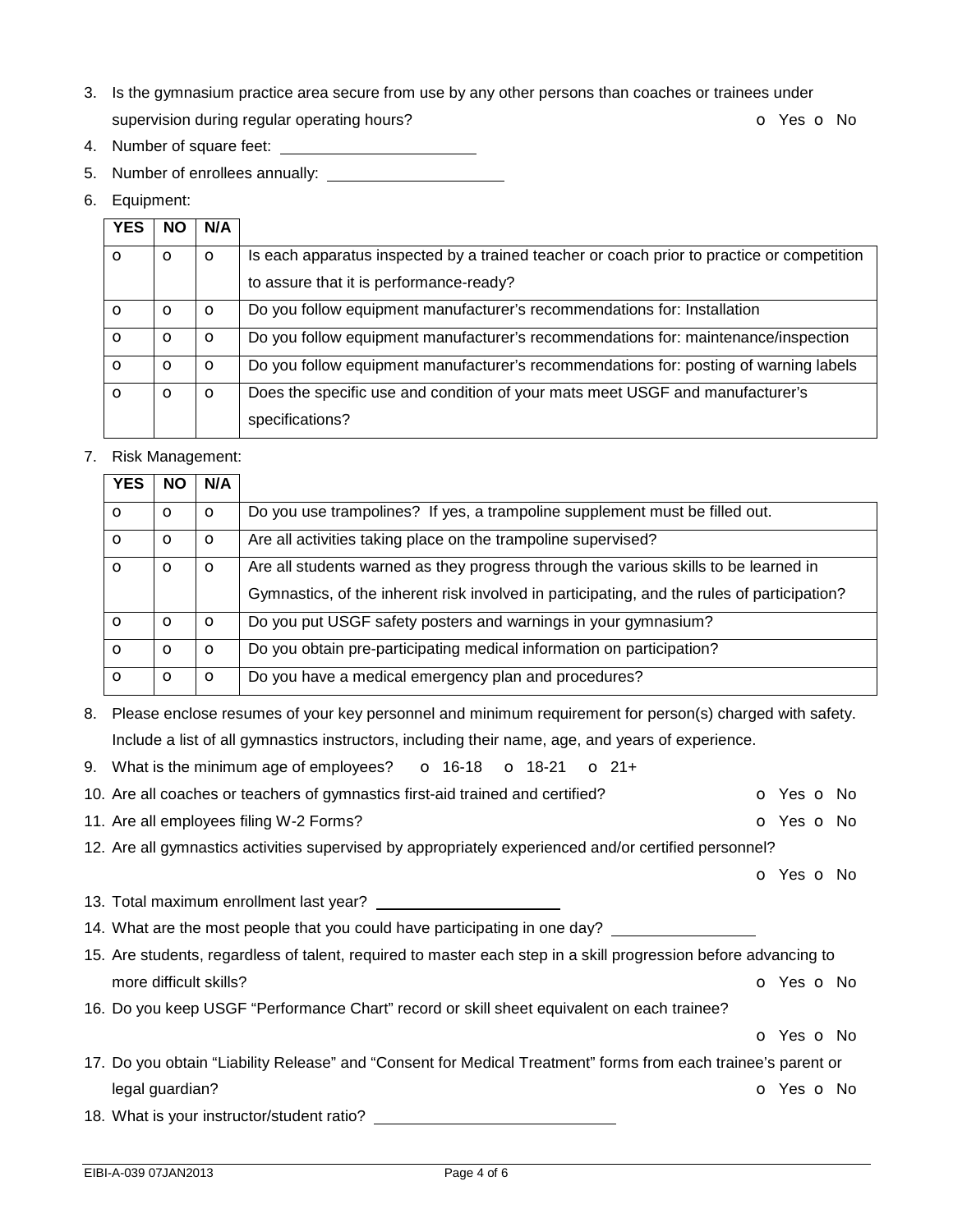19. Do you control and own all business operating on your premises? **o Society of August** of Yes **o** No

- 20. Have you obtained certificates of insurance from all independent contractors or concessions?  $\circ$  Yes  $\circ$  No If yes, please enclose copies.
- 21. Lesson Blocks

(A lesson block is any distinct period of time that a student signs up for, such as classes, etc.)

|              | <b>ANNUAL # OF</b>   | <b>AVERAGE LENGTH OF</b> | <b>AVERAGE # OF</b> | <b>CHARGE PER</b> | <b>GROSS</b>    |
|--------------|----------------------|--------------------------|---------------------|-------------------|-----------------|
|              | <b>LESSON BLOCKS</b> | <b>EACH LESSON BLOCK</b> | <b>STUDENTS IN</b>  | <b>STUDENT</b>    | <b>RECEIPTS</b> |
|              |                      |                          | <b>EACH BLOCK</b>   |                   |                 |
| Beginner     |                      |                          |                     |                   |                 |
| Intermediate |                      |                          |                     |                   |                 |
| Advanced     |                      |                          |                     |                   |                 |

#### 22. Additional Activities

|                         | <b>GROSS RECEIPTS</b> | # OF PARTICIPANTS ANNUALLY |
|-------------------------|-----------------------|----------------------------|
| <b>Birthday Parties</b> | \$                    |                            |
| Competitions (home)     | \$                    |                            |
| Competitions (away)     | \$                    |                            |
| <b>Family Days</b>      | \$                    |                            |
| Open workouts           | \$                    |                            |
| Lock In                 | \$                    |                            |
| Camps                   | \$                    |                            |
| <b>Clinics</b>          | \$                    |                            |
| Team parties            | \$                    |                            |
| Other (please describe) | \$                    |                            |

Note: Competitions held at other facilities with your regular students are covered. Competitions held at your facility can be included if you obtain a certificate of Additional Insured from the visiting program naming you as Additional Insured. If that is not obtainable, each competition can be scheduled and added for a fee of \$25.00 each.

Note: If USGF sanctioning is obtained on an event, additional coverage may not be required.

- 23. Checklist of enclosures:
	- **o** Brochure **o** Advertising Materials
	- o Liability Waiver (if used) o Operating plan, procedural manual (optional)
	- **o** Staff Manual (Optional) **o** Emergency Plan
	- **o** Personnel Roster **o** Registration Form
	- o First Aid Kit List

\*\*Important: Not everyone will have all these items.

#### **REPRESENTATIONS AND WARRANTIES**

The "Applicant" is the party to be named as the "Insured" in any insuring contract if issued. By signing this Application, the Applicant for insurance hereby represents and warrants that the information provided in the Application, together with all supplemental information and documents provided in conjunction with the Application, is true, correct, inclusive of all relevant and material information necessary for the Insurer to accurately and completely assess the Application, and is not misleading in any way. The Applicant further represents that the Applicant understands and agrees as follows: (i) the Insurer can and will rely upon the Application and supplemental information provided by the Applicant, and any other relevant information, to assess the Applicant's request for insurance coverage and to quote and potentially bind, price, and provide coverage; (ii) the Application and all supplemental information and documents provided in conjunction with the Application are warranties that will become a part of any coverage contract that may be issued; (iii) the submission of an Application or the payment of any